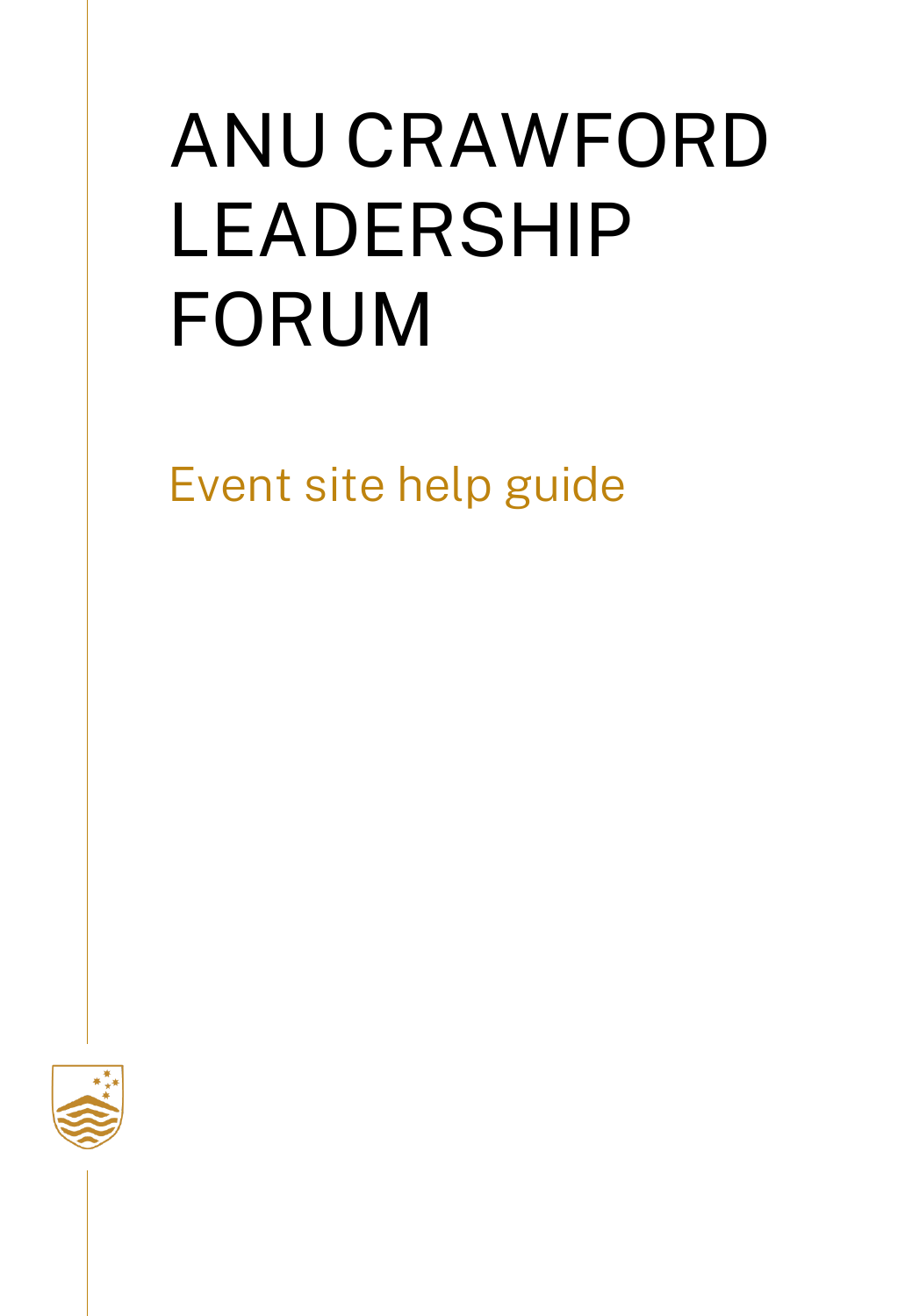# Logging in

1. To access the forum, use the email address that was used when registering for the event.

2. Access the event at **Event Site** or download the app:

[Download iOS app](https://apps.apple.com/app/id1327334423) [Download Andriod](https://play.google.com/store/apps/details?id=com.attendify.conf2a2ab5) app

### Need help?

### My email address is not recognised

The event site can only be accessed with the email address that was used to register for the event.

If your email address does not work, or you are unsure of what email you have been registered with, contact [events@anu.edu.au.](mailto:events@anu.edu.au)

### I have verified my email and I'm stuck at a page like this:

| t<br>JPG or PNG | Drag & drop or select a photo |                                                                                                                                         | <b>STATISTICS</b><br><b>ANU Crawford Leadership Forum</b> |
|-----------------|-------------------------------|-----------------------------------------------------------------------------------------------------------------------------------------|-----------------------------------------------------------|
|                 |                               |                                                                                                                                         | 2021                                                      |
| Profile         |                               | Please verify your email                                                                                                                |                                                           |
| First Name *    | Tı.                           | Before continuing, we need you to verify<br>your email. Please check your inbox for an<br>email from Attendify and click the link. Once |                                                           |
| Position        | Co<br>DI                      | you're done, click below to confirm.                                                                                                    | f                                                         |
| Objective       |                               | Cancel                                                                                                                                  |                                                           |
| Location        |                               |                                                                                                                                         |                                                           |

Please try the following:

- Refresh the browser tab
- Close browser tab and try the [Event Site l](https://ve.attendify.com/index/2a2ab5/fu1yzo1/login)ink again
- Contact [events@anu.edu.au](mailto:events@anu.edu.au) if you cannot resolve the issue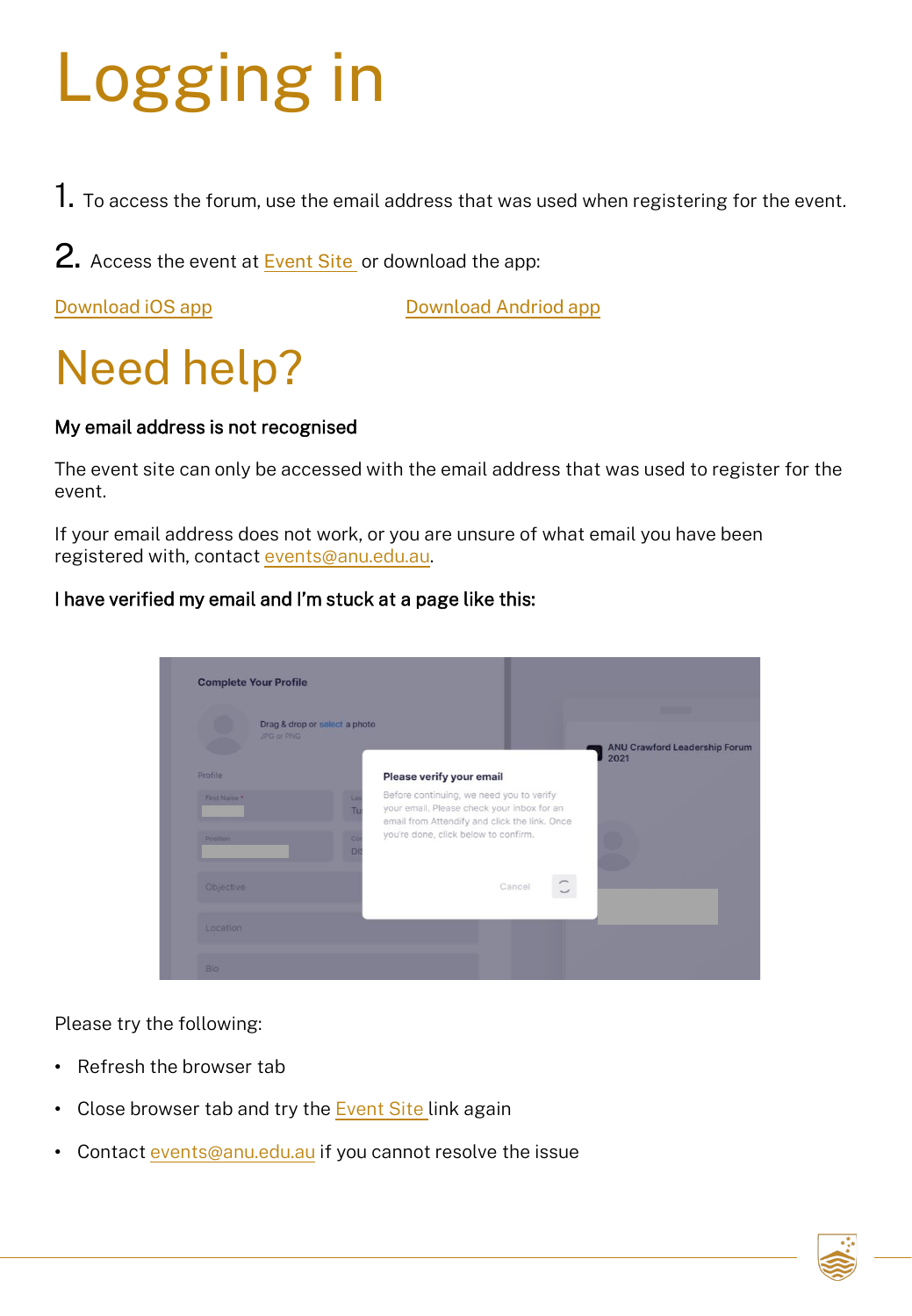## Accessing sessions\*

\*The following instructions are for the Event Site, however the Event app options are very similar

1. Registration is required to access individual sessions. Only one session can be registered for in any given timeslot.

2. Your upcoming session will be visible in the live session box. All other sessions can be found in 'Schedule'.



3. We recommend opening the session in Zoom app for best experience.



### Need help?

I can't access a session and I get a message saying 'Registration is required for this session'.

If you cannot access a session, see Changing/adding a session below

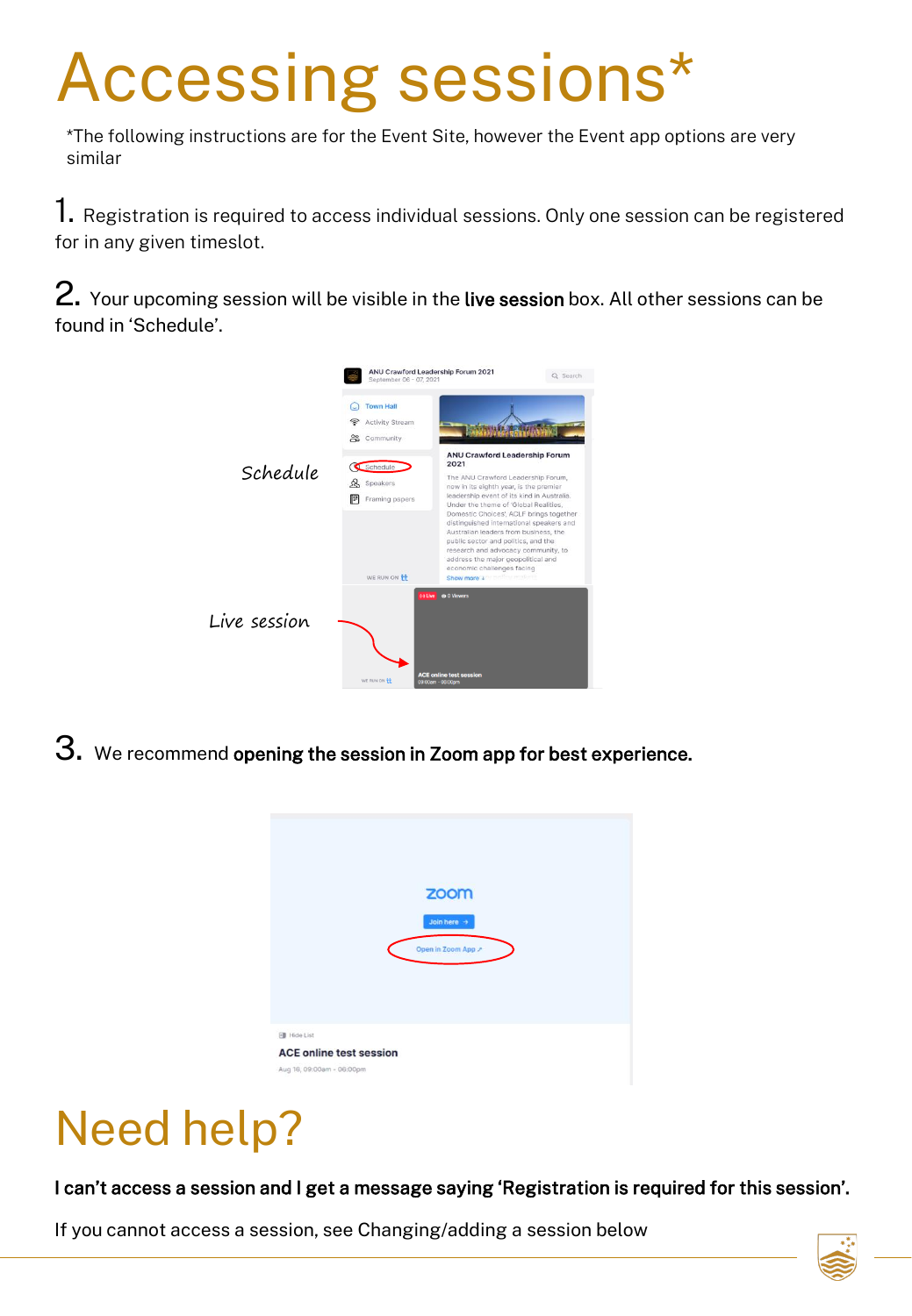## Changing/adding sessions

- 1. Navigate to schedule (clock icon
- 2. Click on the Modify Registration

|          |                       | ANU Crawford Leadership Forum 2021<br>September 06 - 07, 2021                                                                           |
|----------|-----------------------|-----------------------------------------------------------------------------------------------------------------------------------------|
|          | ♤<br>ຈົ)<br>ၼိ        | Search Schedule<br>ld<br>Modify<br>Registration<br><b><i>A</i></b> Modify Registration<br><b>Schedule</b><br>September 6<br>September 7 |
| Schedule | ↔<br>丞<br>$\mathbb B$ | 07:30am<br>Australian defence in the<br>b<br>2020s<br>07:30am - 08:45am                                                                 |
|          | tt                    | Migration and population in a<br>time of pandemics<br>07:30am - 08:45am<br>My Schedule<br><b>Full Schedule</b>                          |

 ${\bf 3.}$  This will open a new tab containing registration information. Click **Modify Registration** 

|                              | <b>Session Registration</b>                                             | Filter<br>$\sim$ | <b>MODIFY REGISTRATION</b> |
|------------------------------|-------------------------------------------------------------------------|------------------|----------------------------|
|                              | September 6<br><b>All Sessions</b><br>September 7                       |                  |                            |
|                              | August 16, 2021                                                         | Attendee         |                            |
|                              | 09:00 AM<br>ACE online test session<br>09:00 AM - 06:00 PM<br>Show more | Included         | Modify<br>Registration     |
| Your registered—<br>sessions | September 6, 2021                                                       |                  |                            |
|                              | 08:45 AM<br><b>Break</b><br>08:45 AM - 09:00 AM<br>Show more            | Included         |                            |

 $\boldsymbol{4}.$  Select the session you wish to attend/change using the  $\boldsymbol{*}$  sign and click save changes



 ${\bf 5.}$  Navigate to Schedule (clock icon) and click on My Schedule to check if the registration was successful

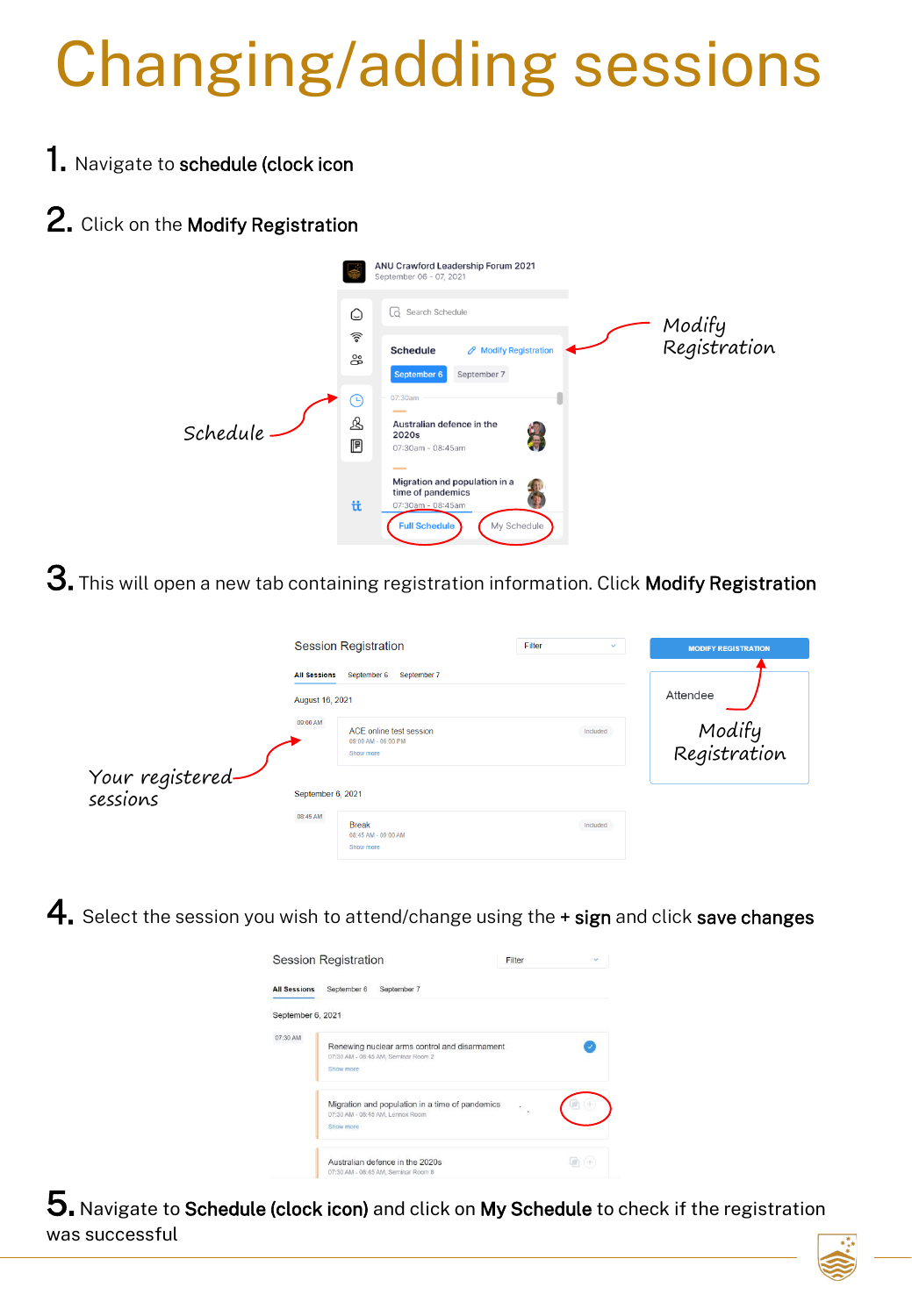# Need help? Changing/adding sessions

#### I cannot access the session I just registered for.

If you have successfully added a session, a confirmation email will be sent to your registered email address.

#### I received the confirmation email but still cannot access the session

The event software takes a moment to reflect your changes. Therefore, either refresh or close the browser and follow the link back to the event site.

If you can still not change/add your sessions, please contact [events@anu.edu.au](mailto:events@anu.edu.au)